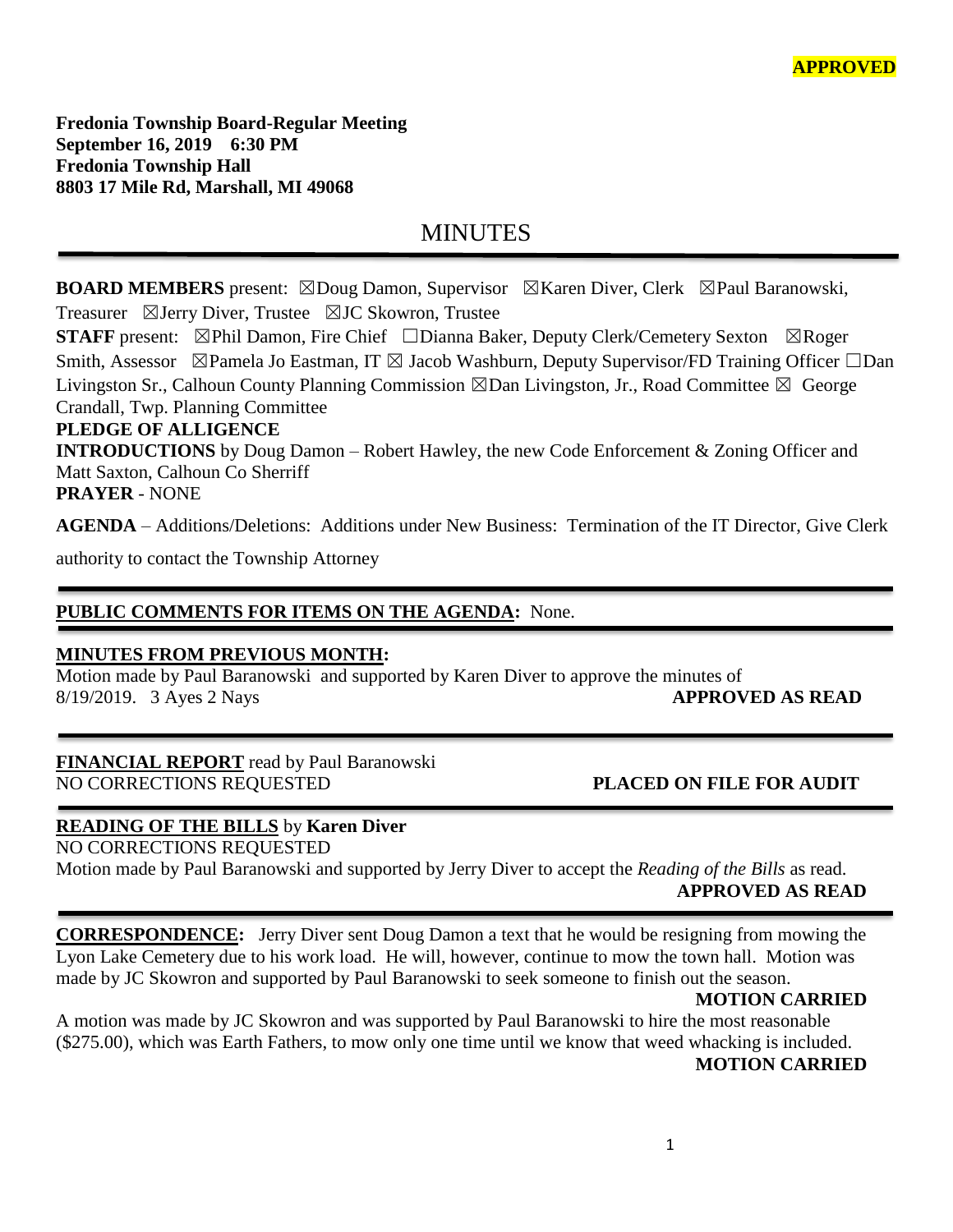Doug Damon read Carl Damon's resignation from the Fredonia Township Zoning Board of Appeals as he no longer is living within the township. Jerry Diver made a motion and was supported by Paul Baranowski to accept Carl's resignation. **MOTION CARRIED**

Karen Diver stated there are 2 applications received in the mail, and Doug Damon said he had one also but didn't bring it. Doug said we will do individual interviews and only four can vote and Paul cannot. Interviews will be set up.

Doug Damon stated that he mentioned last month about the City of Marshall and annexation and we were told that Meijer was interested in Marshall but were told no a few years back. Doug Damon said he wanted to know if they were interested in here so he called Meijer and they said to call back the first of the year because that is when they make considerations of where they would possibly build some new stores. Doug stated that the percentage is low.

Doug Damon asked about bids for snow plowing and Karen Diver said there weren't any yet.

Doug Damon said he put the Assessor's Dept on because he said there was a statement in the minutes about how much money we would get on the LLC, from the old girl scout camp. Doug talked to one of the members of the Board of Review and they said there was some action taken on it at the last Board of Review meeting but nothing about how much money we would get. Doug asked Roger to explain to clarify.

### **REPORTS:**

**Fire Department**: Phil Damon gave verbal report and turned in a written report

**Road Committee**: Dan Livingston Jr gave report

**County Planning:** Dan Livingston Sr, absent

**Cemetery:** Dianna Baker gave Doug a written report. Karen stated that Dianna gave her a bill for \$3,060 for gravel and leveling. After discussion, it was decided to postpone the Pontom POTEM data entry and go ahead and pay the gravel bill.

**IT:** No report requested by the board.

**Fredonia Planning Commission:** George Crandall gave a verbal report stating they are continuing to go through John MaFarlane's MacFarlane's recommendations.

**Assessor:** Roger Smith gave written report

**Zoning/Ordinance Enforcement:** Robert Hawley gave a verbal report and turn in a written report

**Old Business:** FOIA- Paul stated that our process doesn't seem to work well and we should use the forms and instructions that are on our website. Also, wondered how the charges were arrived at for recent FOIAs. FOIA-Doug stated that we received a FOIA from Black Knights out of Pasadena, CA. They sell information to realtors and mortgage companies.

**New Business:** Jerry Diver made a motion and Paul Baranowski supported to terminate the IT director. The board went into closed session to discuss. The motion was read again and a vote taken:

Jerry Diver AYE, Paul Baranowski AYE, Doug Damon NAY, Karen Diver AYE, JC Skowron NAY.

#### **MOTION CARRIED**

Jerry Diver asked that the IT Director release all Usernames and Passwords for all of our accounts such as the server, BS&A, Wix, Zoho etc. (Words were not on the audio tape of the meeting.) Doug asked Pam to give the needed things that they are requesting. JC stated, "To you" indicating that Pam should give these items to Doug. Pamela stated she wanted the request in writing. In addition, Jerry also asked that all township assets and keys should be relinquished too.

Jerry Diver made a motion to give the Clerk authority to contact the Township Attorney as needed. No support. **DIES WITH A LACK OF SUPPORT**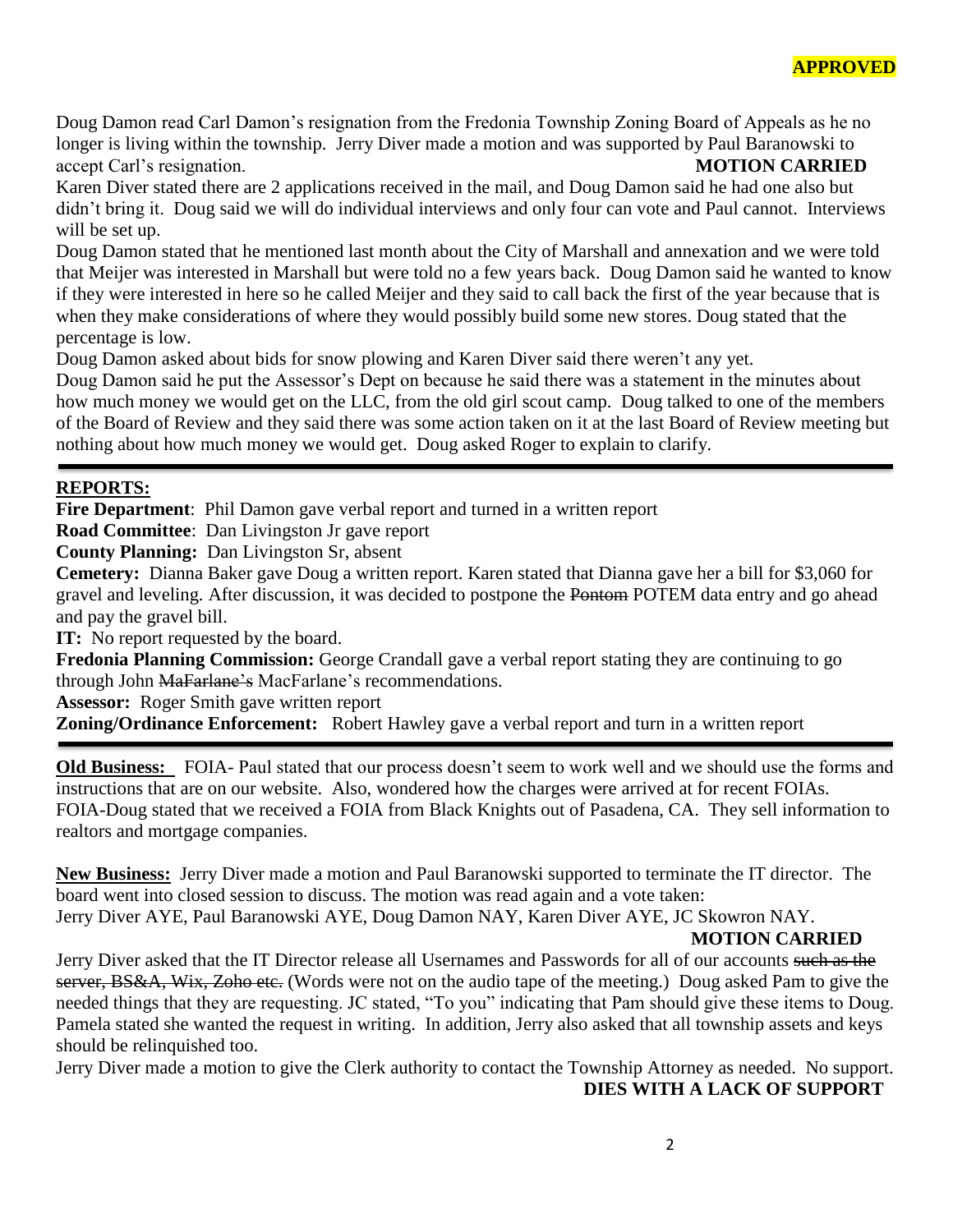Paul Baranowski made a motion and Jerry Diver supported to give any board member authority to contact the Township Attorney for potential fraud or embezzlement. JC thinks that all issues should be directed to supervisor first. 3 Ayes, 2 Nays **MOTION CARRIED**

#### **Public Comment:**

.

Cheryl Fox said she read the minutes of the  $6/20/2019$  meeting. She didn't see there was a resolution to impose the  $\frac{1}{2}\%$  or the 1% Administrative Fee on the taxes. She would like a copy. She stated that there needed to be a resolution before the minutes tax could be approved. Jacob stated this was Public Comment so Cheryl needed to make her comment and did not need to get response back from the board.

Herb Fox said, "If the Township Clerk she got hours, half the time she isn't here. Been here 2 or 3 times and you wasn't in your office. You was out doing' something else. How many hours do you put in a week? It's the same thing with Paul, he was supposed to be here Saturday to take taxes, where was he? More but inaudible.

Cynthia Newsome stated the minutes were difficult to read. Doesn't feel both sides are in it. Seems board is divided.

Dan Livingston Jr asked about fireworks and what time those should stop. He would like the board to follow up. Also, there has been discussion as to whether we charge for fire calls or don't we? Need more survey on that.

Cindy Thomas, #1: FOIA was not read as correspondence; #2: FOIA issues from last month that were of concern were not made Old or New Business in this meeting or addressed; #3: Why don't we have or use township recording device instead of Karen's phone; #4: We have a wonderful parcel for sale and can we do something to promote it?

Cheryl Fox said there was another estimate other than Earth Fathers for the mowing that was lower but couldn't remember who it was. JC made a call to them but no response.

Dan Livingston Jr brought up the unauthorized spending in the cemetery and wants to know who is in charge of discussing this with Dianna so she understands that her budget has been shifted and doesn't include what she had planned with that money. Jerry said that the board needs to discuss it with her as a whole in a closed session

Jacob Washburn understands contacting the attorney and the board has been doing well with solving issues. As far as the cemetery goes, professionally, he is out there a lot, and wanted to say that Mr. Diver did do a good job and he did check the stones that were mentioned last month and wants the Board to know that the stones were not damaged. Granted, Jerry does do a lot with working and Jacob understands why he is resigning but Jerry did do a great job, and I've not ever once bashed him, it is fine.

Roger Smith stated he needs to be able to speak with the township attorney because there is a Tax Tribunal coming up which is an entire tribunal which is only handled by the attorney and wants permission to do so. Jerry asked Doug to call the attorney and have him call Roger to make this happen. Everyone was in agreement.

**Board Comment:** Jerry said that Cheryl Fox stated last month that there is not a sign at Lyon Lake Cemetery. There is a sign there that has been there for 100 years that was hand painted by a lady here in the township.

#### **Supervisor Doug Damon adjourned the meeting at 8:30PM.**

Original Minutes prepared by Karen Diver **SPECIAL NOTE: MINUTES WERE NOT APPROVED AT THE NEXT MEETING ON October 21, 2019.**